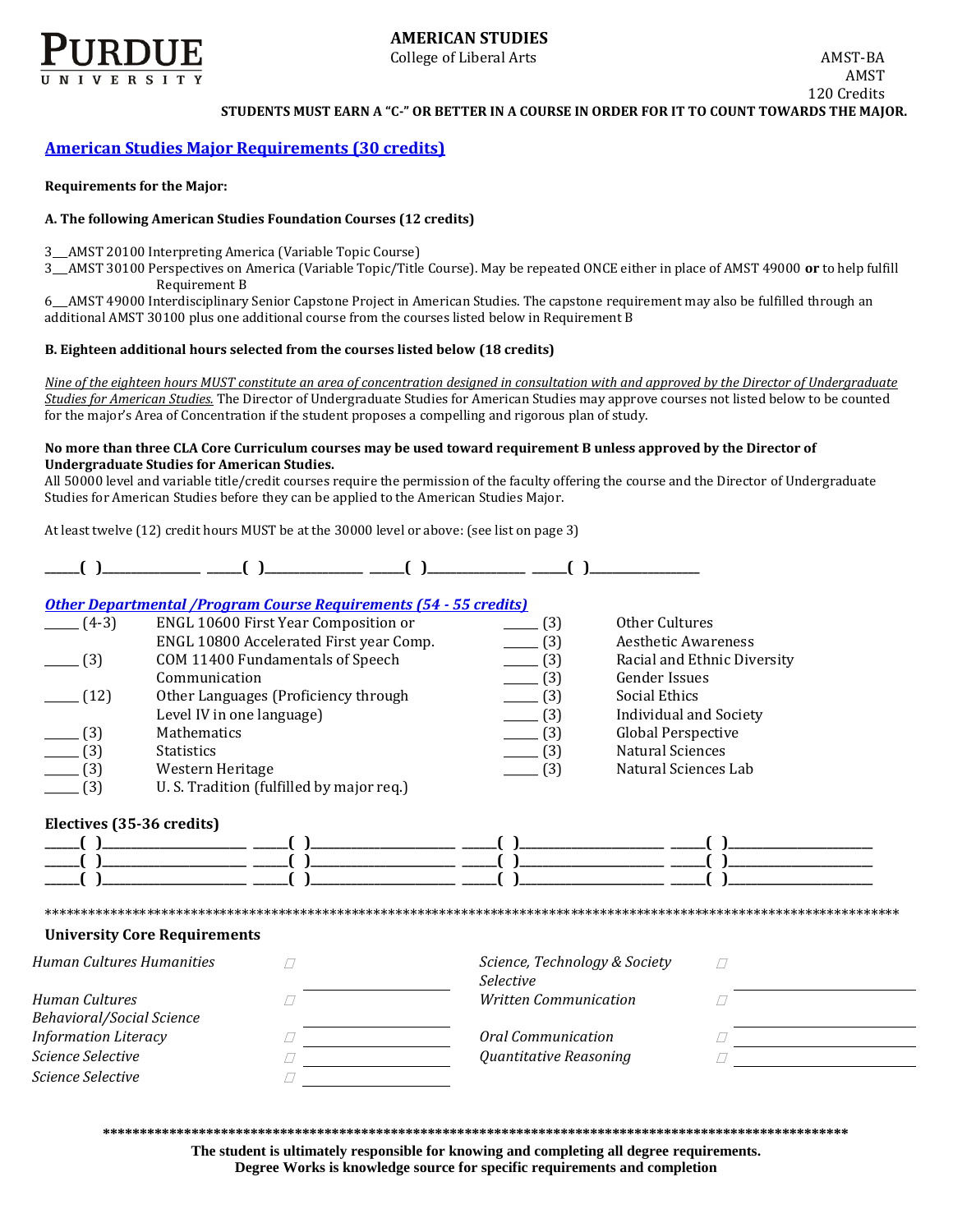**Suggested** Arrangement of Courses:

|           | Credits   Fall 1st Year   | Prerequisite | Credits   | <b>Spring 1st Year</b> | Prerequisite |
|-----------|---------------------------|--------------|-----------|------------------------|--------------|
| $3 - 4$   | ENGL 10600 or 10800       |              | ل         | COM 11400              |              |
| 3         | Western Heritage          |              |           | <b>STAT</b>            |              |
| $3 - 4$   | SLC 10100                 |              | $3 - 4$   | <b>SLC 10200</b>       | SLC 10100    |
| 3         | MATH                      | ALEKS        |           | Elective               |              |
| 3         | Racial & Ethnic Diversity |              |           | Elective               |              |
| $15 - 17$ |                           |              | $15 - 16$ |                        |              |

|           | Credits Fall 2nd Year       | Prerequisite | Credits   | <b>Spring 2nd Year</b> | <b>Prerequisite</b> |
|-----------|-----------------------------|--------------|-----------|------------------------|---------------------|
|           | AMST 20100 (U.S. Tradition) |              |           | AMST 30100             |                     |
|           | Individual & Society        |              |           | Gender Issues          |                     |
|           | Aesth. Awareness            |              |           | Other Cultures         |                     |
|           | Natural Science             |              |           | Natural Science Lab    |                     |
| $3 - 4$   | SLC 20100                   | SLC 10200    | $3 - 4$   | SLC 20200              | SLC 20100           |
| $15 - 16$ |                             |              | $15 - 16$ |                        |                     |

|                   | Credits   Fall 3rd Year   | Prerequisite | Credits | Spring 3rd Year | Prerequisite |
|-------------------|---------------------------|--------------|---------|-----------------|--------------|
| 2                 | <b>REQ B</b>              |              |         | <b>REQ B</b>    |              |
| 2                 | <b>REQ B</b>              |              |         | <b>REQ B</b>    |              |
| 2<br>ر            | Elective                  |              |         | Social Ethics   |              |
| 3                 | <b>Global Perspective</b> |              |         | Elective        |              |
| $\mathbf{D}$<br>ر | Elective                  |              |         | Elective        |              |
| 15                |                           |              | 15      |                 |              |

|    | Credits Fall 4th Year | <b>Prerequisite</b> | Credits | <b>Spring 4th Year</b> | <b>Prerequisite</b> |
|----|-----------------------|---------------------|---------|------------------------|---------------------|
| b  | AMST 49000            |                     |         | <b>AMST B</b>          |                     |
| ົ  | AMST B                |                     |         | Elective               |                     |
|    | Elective              |                     |         | Elective               |                     |
| റ  | Elective              |                     |         | Elective               |                     |
|    |                       |                     |         | Elective               |                     |
| 15 |                       |                     | 15      |                        |                     |

**STUDENTS MUST EARN A "C-" OR BETTER IN A COURSE IN ORDER FOR IT TO COUNT TOWARDS THE MAJOR.**

**120 semester credits required for Bachelor of Arts degree. 2.0 Graduation GPA required for Bachelor of Arts degree. 32 credit hours at the 30000 level or higher required for Bachelor of Arts degree.**

Revised 10/14, 12/14, 3/15 (201610)

**\*\*\*\*\*\*\*\*\*\*\*\*\*\*\*\*\*\*\*\*\*\*\*\*\*\*\*\*\*\*\*\*\*\*\*\*\*\*\*\*\*\*\*\*\*\*\*\*\*\*\*\*\*\*\*\*\*\*\*\*\*\*\*\*\*\*\*\*\*\*\*\*\*\*\*\*\*\*\*\*\*\*\*\*\*\*\*\*\*\*\*\*\*\*\*\*\*\*\*\*\***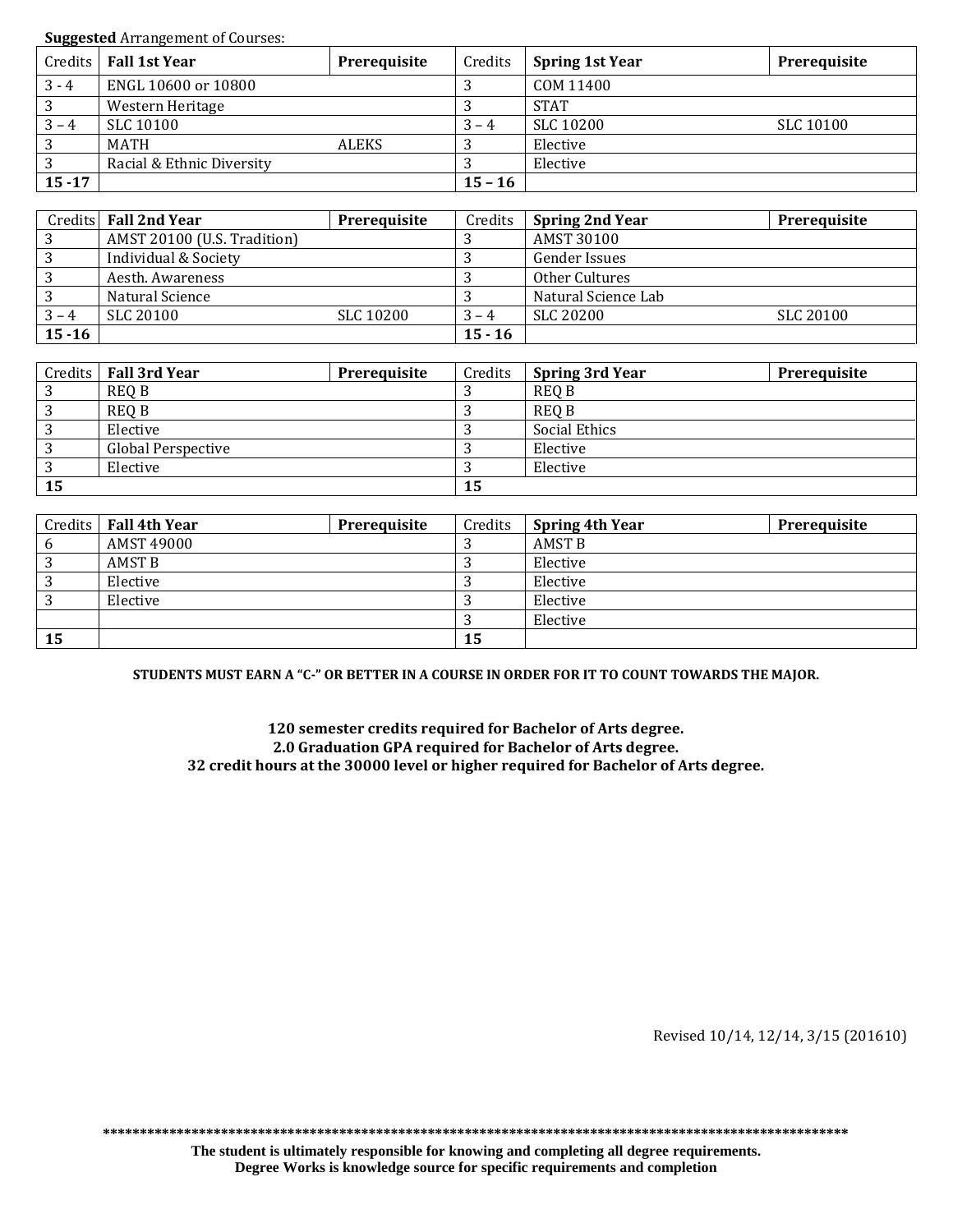# **AMERICAN STUDIES SELECTIVE REQUIREMENTS LISTS**

*Art and Design* 

- 3\_\_\_AD 33400 Electronic and Time- Based Art History
- 3\_\_\_AD 38200 Nineteenth Century Art: A Global Perspective
- 3\_\_\_AD 38400 Contemporary Art
- 3\_\_\_AD 39500 History of Design

#### *African American Studies*

3\_\_\_AAS 47300 Blacks in Hollywood Film #

#### *Anthropology*

- 3\_\_\_ANTH 34000 Global Perspectives on Health
- 3\_\_\_ANTH 34100 Culture and Personality
- 3\_\_\_ANTH 35200 Drugs, Culture and Society
- 3\_\_\_ANTH 36800 SocioLing Stdy of African American English
- 3\_\_\_ANTH 37300 Anthropology of Religion
- 3 ANTH 37900 Indians of North America \*
- 3\_\_\_ANTH 50500 Culture and Society

#### *Communication*

3\_\_\_COM 32900 History of the Mass Media

*Economics* 

3\_\_\_ECON 37500 US Econ History

3\_\_\_ECON 45600 Urban Economics

*Education: Curriculum and Instruction & Educational Studies*  3\_\_\_EDST 20000 History & Philosophy of Education {must take both EDST 20010 & EDPS 32700 for Fall 2015 which are replacing EDST 20000}

#### *English*

- 3\_\_\_ENGL 25000 Great American Books \*
- 3\_\_\_ENGL 35000 Literature of America before 1865 \*
- 3\_\_\_ENGL 35100 American Literature 1865 post WW2 \*
- 3\_\_\_ENGL 35200 Native American Literature
- 3\_\_\_ENGL 35400 Asian American Literature
- 3 ENGL 35800 Black Drama \*
- 3\_\_\_ENGL 35900 Black Women Writers
- 3\_\_\_ENGL 37000 Literature of Nineteenth Century America
- 3\_\_\_ENGL 37100 Twentieth Century American Literature
- 3\_\_\_ENGL 38200 The American Novel \*
- 3\_\_\_ENGL 38600 History of Film to 1938
- 3\_\_\_ENGL 38700 History of Film 1938 to Present
- 3\_\_\_ENGL 39600 Spiritual Self in American Life #
- 3\_\_\_ENGL 41100 Studies in Major Authors #
- 3\_\_\_ENGL 41200 Studies in Genre #
- 3\_\_\_ENGL 41300 Studies in Lit and History #
- 3\_\_\_ENGL 41400 Studies in Lit & Culture #
- 3\_\_\_ENGL 46000 American Women Poets #
- 3\_\_\_ENGL 55200 Studies in Major American Authors #
- 3\_\_\_ENGL 55300 Colonial & Early American Lit
- 3\_\_\_ENGL 55400 American Lit Cult 1820-1860
- 3\_\_\_ENGL 55600 Nineteenth Century American Fiction
- 3\_\_\_ENGL 55700 Nineteenth Century Af Am Narrative
- 3\_\_\_ENGL 55800 American Lit Later Nineteenth Century
- 3\_\_\_ENGL 56000 Mod American Poetry
- 3\_\_\_ENGL 57500 Mod American Drama
- 3\_\_\_ENGL 57800 Early Twentieth American Fiction
- 3\_\_\_ENGL 58300 US Ethnic/ Multicultural Literature #
- 3\_\_\_ENGL 59500 Contemporary American Fiction
- 3\_\_\_ENGL 59600 Advanced Studies in Lit and Language #

## *History*

- 3\_\_\_HIST 30200 Historical Topics #
- 3\_\_\_HIST 30400 America in 1960s
- 3\_\_\_HIST 35400 Women in America to 1870 \*
- 3\_\_\_HIST 35500 History of American Military Affrs
- 3\_\_\_HIST 35600 America in Vietnam
- 3 HIST 36500 Women in America \*
- 3\_\_\_HIST 36600 Hispanic Heritage of the US \*
- 3\_\_\_HIST 37100 Society, Culture, and Rock and Roll
- 3\_\_\_HIST 37200 History of American West
- 3\_\_\_HIST 37500 Women in America since 1870
- 3\_\_\_HIST 37600 History of Indiana
- 3\_\_\_HIST 37700 History & Culture of Native America
- 3\_\_\_HIST 38200 American Constitutional History \*
- 3\_\_\_HIST 38300 Recent American Constitutional History \*
- 3\_\_\_HIST 38400 The History of Aviation
- 3\_\_\_HIST 38700 History of Space Age
- 3\_\_\_HIST 39400 Environmental History of US 3 HIST 39600 The Afro-American to 1865 \*
- 3 HIST 39800 The Afro-American from 1865 \*
- 
- 3\_\_\_HIST 46000 American Colonial History
- 3\_\_\_HIST 46100 The Revolutionary Era
- 3\_\_\_HIST 46300 Creation of American Legal Culture
- 3\_\_\_HIST 46500 Civil War & Reconstruction
- 3\_\_\_HIST 46700 Emergence of Modern America
- 3\_\_\_HIST 46800 Recent American History
- 3\_\_\_HIST 46900 Black Civil Rights Movement
- 3\_\_\_HIST 47100 History of Great Plains Indians
- 3\_\_\_HIST 47300 History of South
- 3\_\_\_HIST 47500 Spanish Frontier in North America
- 3\_\_\_HIST 47700 Native American Women's History
- 3\_\_\_HIST 48500 Topics in American Political History
- 3\_\_\_HIST 49200 Seminar in Historical Topics #
- 3\_\_\_HIST 49400 Science & Tech in American Civilization
- 3\_\_\_HIST 49500 Research in Historical Topics #
- 3\_\_\_HIST 58500 American Labor History
- 3\_\_\_HIST 58600 US Foreign Affairs to World War I
- 3\_\_\_HIST 58700 US Foreign Affairs from World War II to present
- 3\_\_\_HIST 58900 History of Religions in America
- 3\_\_\_HIST 59200 Early American Intellectual History
- 3\_\_\_HIST 59300 American Intellectual History since the Civil War
- 3\_\_\_HIST 59400 African American Thought and Ideology

3\_\_\_PHIL 24200 Philosophy, Culture, & the African American

3\_\_\_POL 31400 The President and the Policy Process 3\_\_\_POL 32600 Black Participation in America \* 3\_\_\_POL 35300 Current Political Ideologies 3\_\_\_POL 36000 Women and the Law \* 3\_\_\_POL 37300 Campaigns and Elections 3\_\_\_POL 41000 Political Parties and Politics

3\_\_\_POL 41100 Congress: Structure and Functioning

3\_\_\_POL 43400 US Foreign Policy, Central America, and the

3\_\_\_POL 43600 Selected Problems in United States Foreign Policy

3\_\_\_POL 41500 US Politics and the Media 3\_\_\_POL 42500 Environmental Law and Politics

3\_\_\_HIST 59600 The American City

#### *Italian*

*Philosophy* 

Experience \*

*Political Science* 

Caribbean

3\_\_\_POL 46000 Judicial Politics

**\*\*\*\*\*\*\*\*\*\*\*\*\*\*\*\*\*\*\*\*\*\*\*\*\*\*\*\*\*\*\*\*\*\*\*\*\*\*\*\*\*\*\*\*\*\*\*\*\*\*\*\*\*\*\*\*\*\*\*\*\*\*\*\*\*\*\*\*\*\*\*\*\*\*\*\*\*\*\*\*\*\*\*\*\*\*\*\*\*\*\*\*\*\*\*\*\*\*\*\*\* The student is ultimately responsible for knowing and completing all degree requirements. Degree Works is knowledge source for specific requirements and completion**

3\_\_\_ITAL 33500 Italian American Cinema

#### *Landscape Architecture*

3\_\_\_LA 26600 Frank Lloyd Wright

3\_\_\_POL 23100 US Foreign Policy \*